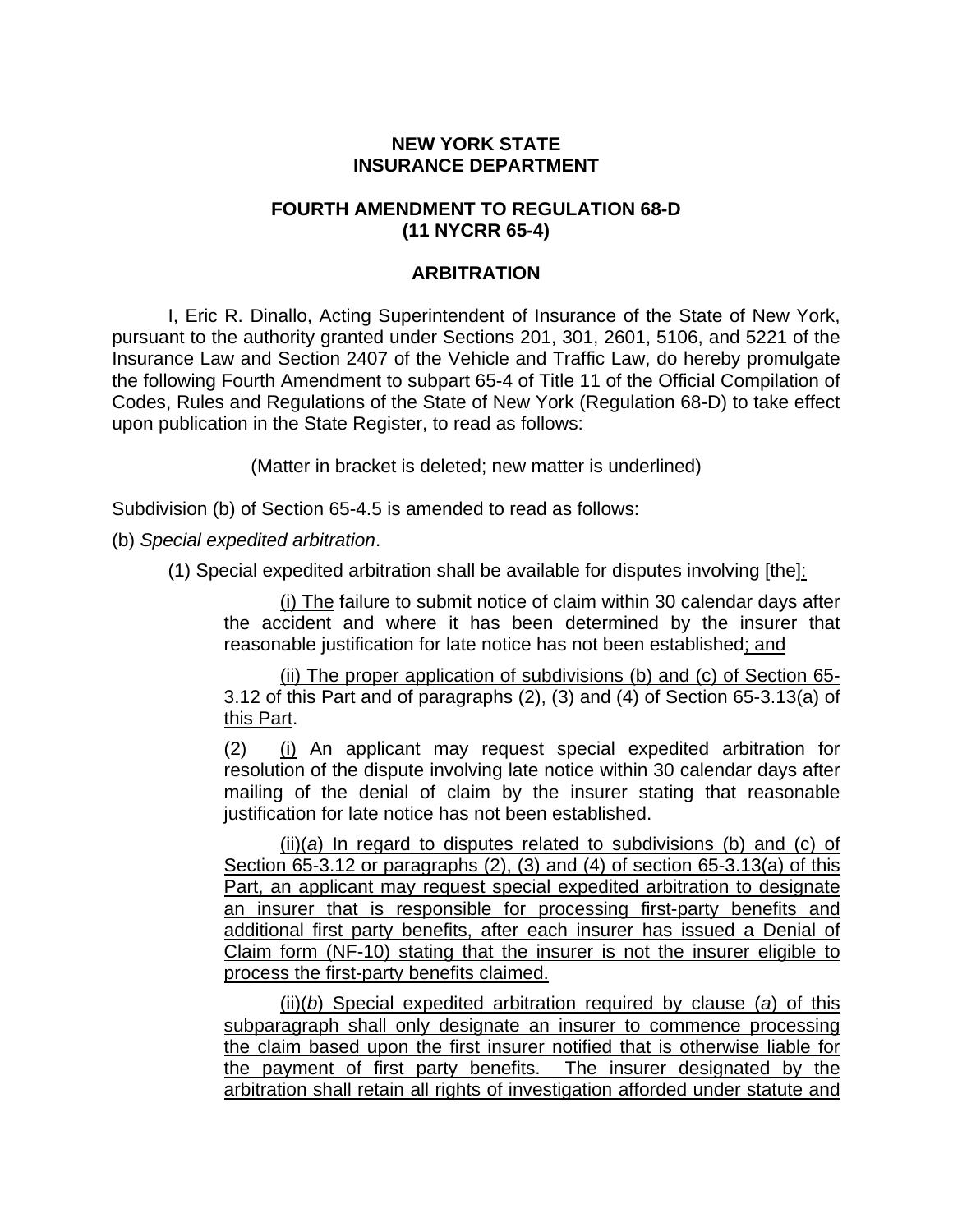regulation, and the ultimate liability for payment of benefits shall be resolved in accordance with section 65-4.11 of this Subpart.

(3) At the time of [such] a request for special expedited arbitration, the applicant shall make a complete written submission supporting his or her position. [No] Any further written submissions shall be accepted [unless requested by] into evidence at the discretion of the arbitrator.

[(3)] (4) Applications for special expedited arbitration shall be submitted to the conciliation center of the designated organization and shall comply with the requirements for initiation of arbitration contained in [paragraph 65-4.2(b)(1)] subparagraph 65-4.2(b)(1)(iii) of this Subpart.

 $[(4)]$  (5) The applicant's submission shall be forwarded by the conciliation center to the insurer within 3 business days of receipt. The insurer may provide the center with reasonable special mailing or transmittal instructions to facilitate the processing of these arbitration requests.

[(5)] (6) The insurer shall respond in writing to the applicant's submission within 10 business days after the mailing by the center. No further submissions shall be accepted unless requested by the arbitrator.

 $[(6)]$   $(7)$  The dispute shall be resolved solely upon the basis of written submissions unless the arbitrator concludes that the issues in dispute require an oral hearing.

[(7)] (8) The arbitrator shall issue a written decision within 10 business days after receipt of all written submissions from the parties or at the conclusion of an oral hearing.

 $[(8)]$  (9) For the purpose of special expedited arbitration, the superintendent may appoint arbitrators, qualified in accordance with the provisions of this section, to serve on a per diem basis. Such arbitrators shall contract with the designated organization. The rate of per diem compensation shall be determined by the designated organization, after consultation with the no-fault arbitrator screening committee subject to the approval of the superintendent. Such arbitrators shall be independent contractors, and shall not be employees or agents of the designated organization or the Insurance Department.